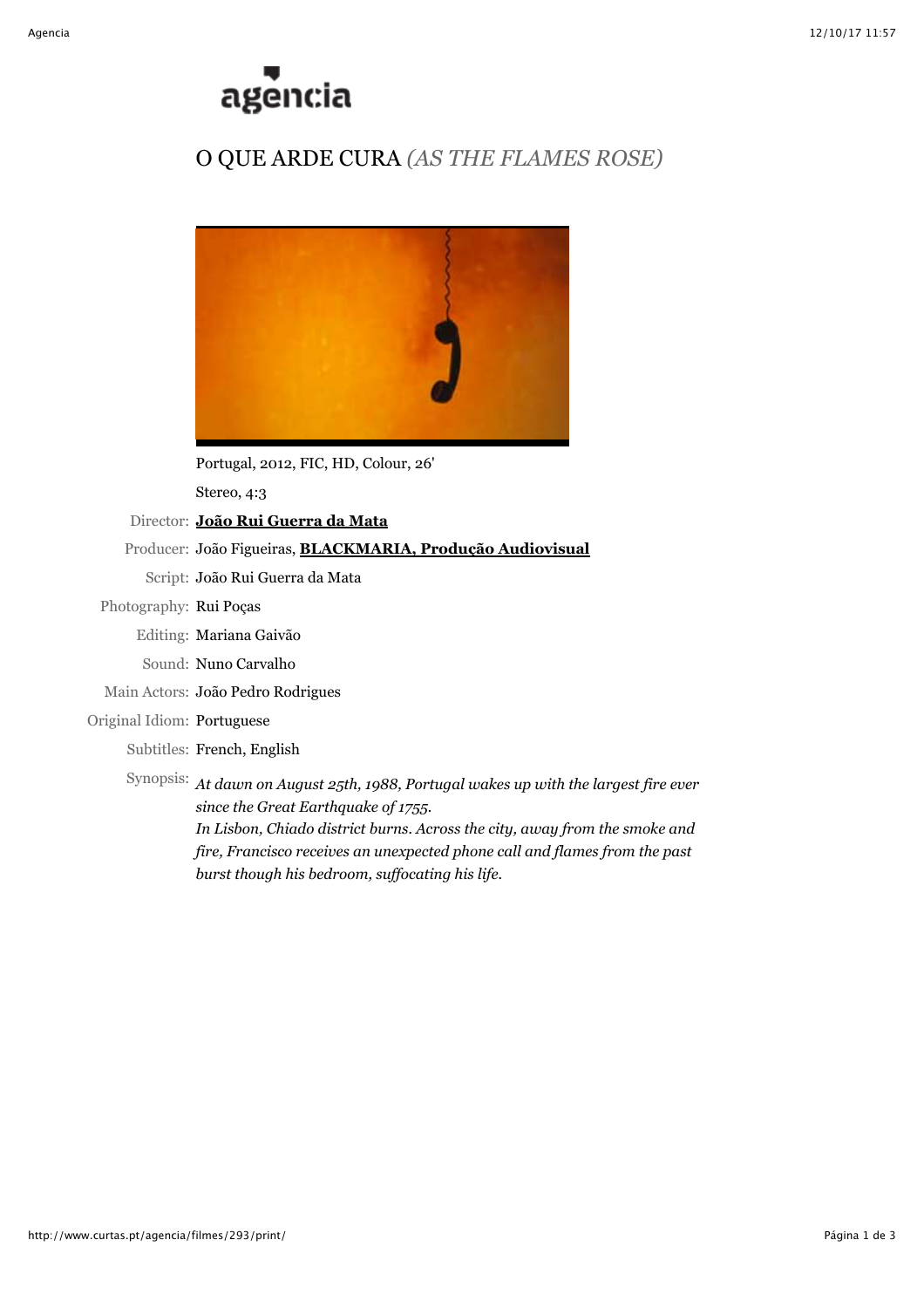

# João Rui Guerra da Mata

João Rui Guerra da Mata was born in Lourenço Marques, Mozambique. He teached Art Direction at the Lisbon Film School from 2004 to 2011. In 1997 he co-starred in the short PARABÉNS!, directed by João Pedro Rodrigues, that won the Special Jury Mention at the 54th Mostra di Venezia. As an Art Director, he worked in several features and shorts, notably the ones directed by João Pedro Rodrigues, whose films he also co-scripted. This collaboration lately evolved to co-direction, namely in the shorts CHINA, CHINA (2007) – 39th Directors' Fortnight, Cannes; Best Short Film and Audience Award, Belfort Film Festival and ALVORADA VERMELHA (2011) – Best Portuguese Short Film, IndieLisboa Film Festival; international premiere at Locarno Film Festival. O QUE ARDE CURA (2012) is his debut solo film.

Filmography:

- 2012 **O QUE ARDE CURA** *[\(AS THE FLAMES ROSE\)](http://www.curtas.pt/agencia/filmes/293/)* Portugal, 2012, FIC, HD, Colour, 26'
- 2011 **[ALVORADA VERMELHA](http://www.curtas.pt/agencia/filmes/270/)** *(RED DAWN)* Portugal, 2011, DOC·FIC, HD, Colour, 27'
- 2007 **[CHINA, CHINA](http://www.curtas.pt/agencia/filmes/155/)** Portugal, 2007, FIC, 35mm, Colour, 19'

# Festival Selections

- 2012 IndieLisboa Festival Internacional de Cinema Independente, Portugal
- 2012 Curtas Vila do Conde International Film Festival, Portugal
- 2012 Locarno International Film Festival, Switzerland *Pardi di Domani, Concorso internazionale, The Film und Video Untertitelung Prize Pardi di Domani, Concorso internazionale, The Film und Video Untertitelung Prize*
- 2012 Lisbon Queer Film Festival, Portugal
- 2012 Janela Internacional de Cinema do Recife, Brazil
- 2012 Torino Film Festival, Italy
- 2012 Festival do Rio, Brazil